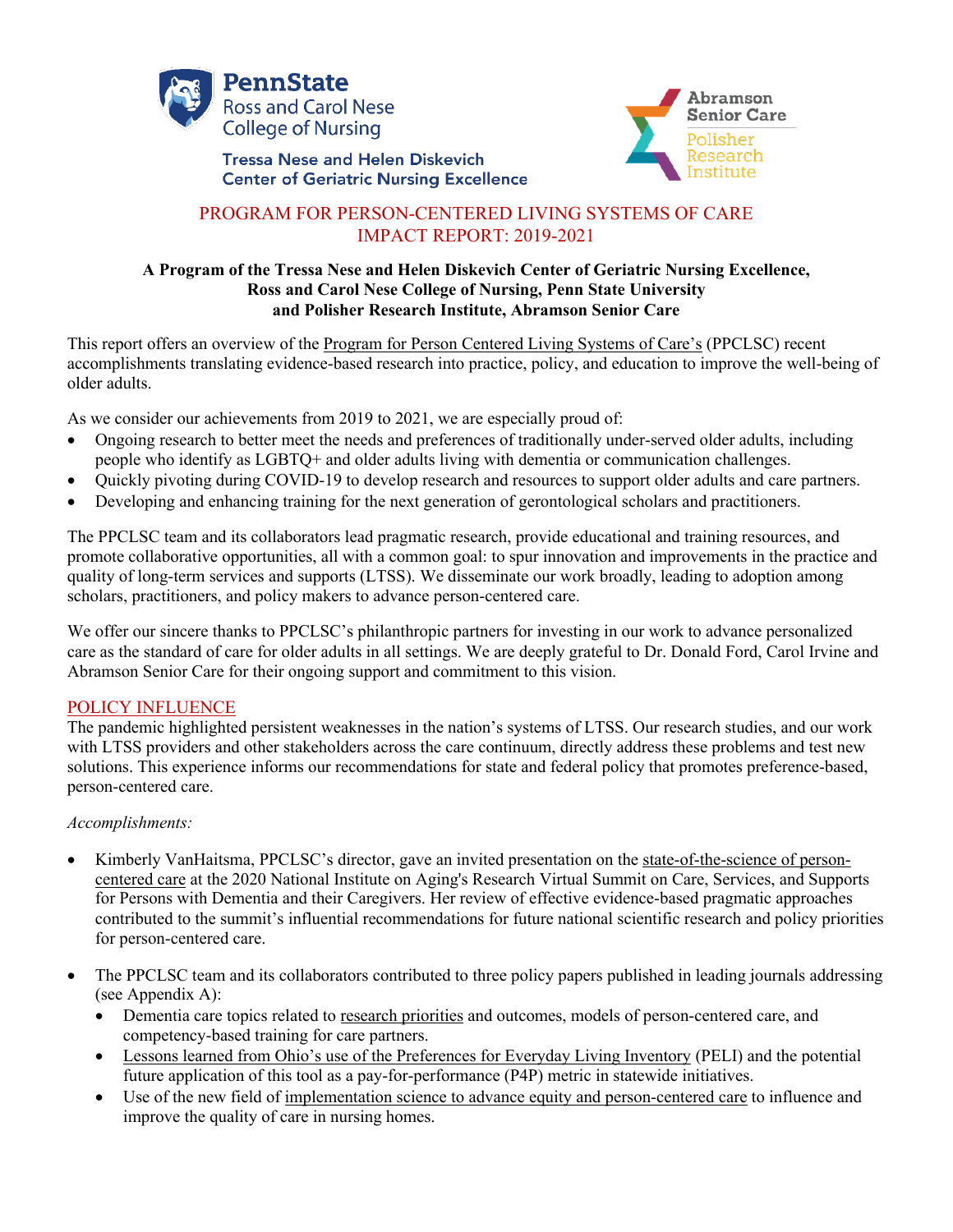In other policy-related activities, VanHaitsma serves as a member of the Pennsylvania Long-Term Care Council and collaborates with the Institute for Healthcare Improvement and other partners to shape national and state-level dementia and age-friendly initiatives that are models for national policy. Also, Rabbi Erica Steelman serves on the Long-Term Care Equality Index Advisory Council, a joint project of the Human Rights Campaign and SAGE.

# RESEARCH IMPACT

Our research focus supports the development of theory, measurement methods, and clinical interventions that enhance the physical and psychological wellbeing of older adults, particularly those living with dementia. We test innovative methods using preference-based approaches to improve older adults' quality of life through numerous studies in the U.S. and internationally in a variety of settings.

### *By the Numbers for 2019-2021:*

- We are fortunate that the work has been supported by 10 grants, including 4 federal grants from the National Institute on Aging, National Institute for Nursing Research and Health Resources and Service Administration; 3 grants from state government (Ohio and Tennessee); 2 grants from private foundations; and 1 through Penn State University (see Appendix C).
- During 2019 through 2021, a total of 52 articles were published in leading journals (cited 215 times per Google Scholar). The article *Optimizing Effective Communication While Wearing a Mask During the Covid-19 Pandemic* was the second-most viewed article in *the Journal of Gerontological Nursing, November 2020 issue*. In addition, we disseminated our work via 42 symposia and presentations to the Gerontological Society and other scientific and provider organizations (see Appendix C).
- Our collective research spanned the continuum of LTSS care settings, including:  $100+$  nursing homes,  $45+$  primary care sites and 10+ home and community-based service providers in Maryland, Ohio, Pennsylvania, Arizona, Michigan, Missouri, Texas and Canada.

#### *Accomplishments:*

- Developed and published a new integrative model of person-centered living systems of care that has helped advance the field of person-centered care. This theoretical model can be used to test how meeting individual preferences affects psychological wellbeing among older adults receiving LTSS. *The Gerontologist, 2020*.
- Extended preference assessment and preference-based care into home and primary care settings:
	- The new PELI subscale aims to strengthen communication between older adults receiving home health services and care providers. This timely addition to the PELI asks older adults about their preferences for using technology and helps providers match their communication preferences to each individual's needs.
	- The Age-Friendly Care PA initiative (a HRSA-funded Geriatric Workforce Enhancement Grant), housed within the Ross and Carol Nese College of Nursing at Penn State, provides training, and seeks to infuse person-centered care processes in primary care practices in rural, under-served communities statewide. Partners on the project are Primary Health Network (PHN), the state's largest Federally Qualified Health Center; Institute for Healthcare Improvement; Area Agencies on Aging; and Alzheimer's Association.
- Created preliminary versions of the PELI for special populations: one for older adults with language, reading or comprehension challenges and a new stakeholder-driven project to refine the PELI for older adults identifying as LGBTQ+.
- Collaborated with German researchers to develop and test the first version of the PELI for international use in home, community-based and residential settings. Similar culturally sensitive translations of the PELI into Korean and Mandarin also are underway.
- With a team from Miami University Scripps Gerontology Center, we worked with nursing home providers in 11 states to co-create new tools and interventions to promote preference-based, person-centered care and study the systemic factors that promote or hinder uptake of these evidence-based practices in LTSS (see next section).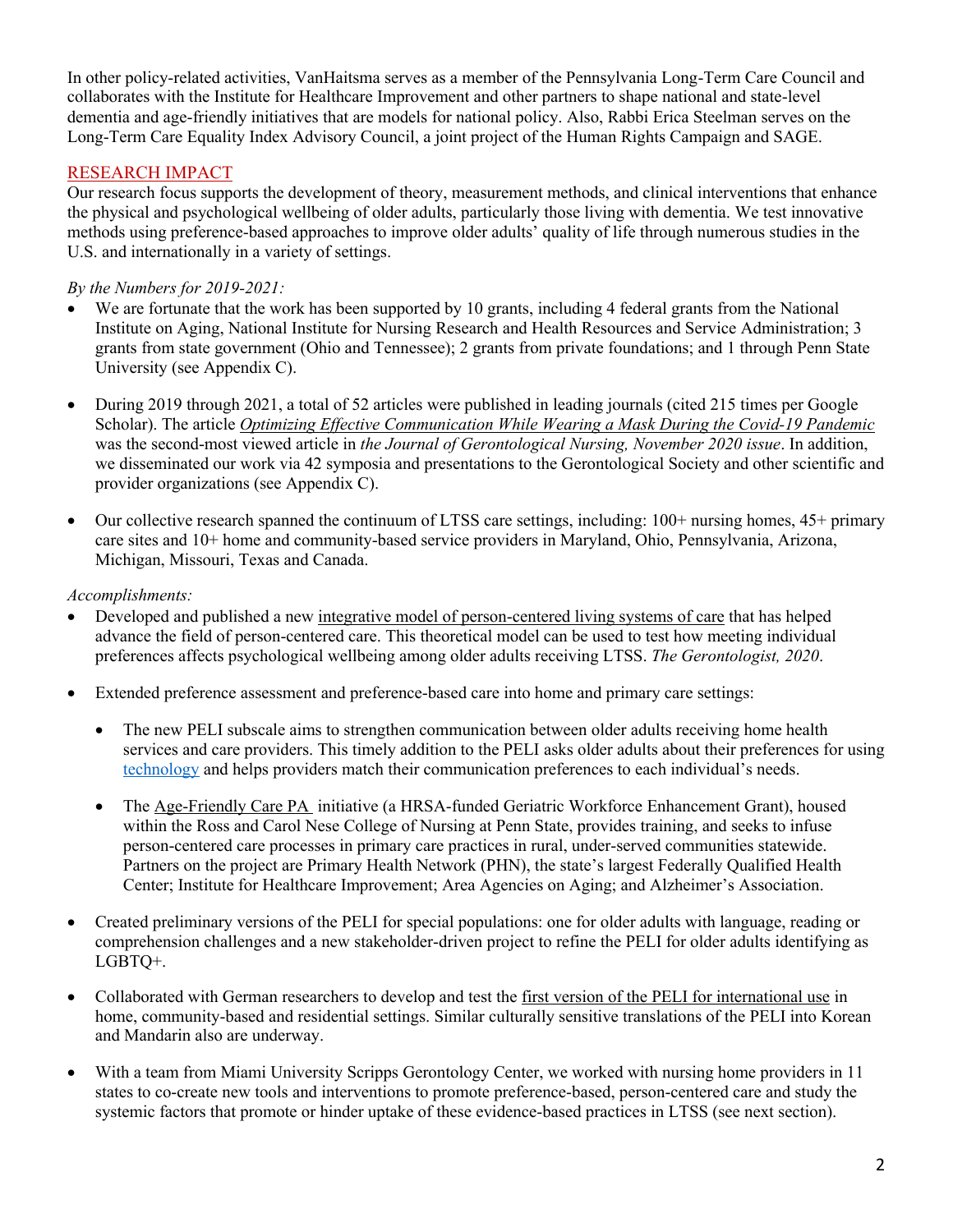- With a team from the University of Maryland and Penn State University, conducted a randomized pragmatic clinical trial designed to enable nursing home staff to reduce behavioral and psychological symptoms of distress associated with dementia among nursing home residents and improve their quality of life using person-centered approaches.
- During the period from 2015 to 2019, the Ohio Department of Medicaid implemented a mandate that nursing homes use the PELI to enhance person-centered care. A grant examining this data will answer questions about the factors that impede or facilitate adoption of the PELI assessment tool.

#### *Research Honors:*

- *Individualized Positive Psychosocial Intervention Value Proposition (IPPI) -- National Institute on Aging IMPACT Collaboratory*, recognizes the IPPI as an exemplar of an evidence-based dementia care program.
- *Innovative Research on Aging Award – Mather Institute, 2019 --* for our research using machine learning to analyze and predict nursing home residents' preferred activities.
- *Excellence in Quality Award -- Pennsylvania Health Care Association, 2019 --* for the "All About Me Project" to enhance transitions from the home to nursing home setting.

### PRACTICE IMPACT

Through ongoing, collaborative research partnerships with providers and Miami University, we created training videos, tip sheets, webinars, newsletters and Agile-based Quality Assurance and Performance Improvement programs. With provider input, we tested and refined each resource to assure ease of use by a diverse workforce that includes administrators, activity and life enrichment directors, social workers, nurses, physicians, direct care workers, and advocates.

We developed and tested many of our tools first in the nursing home setting; yet they hold promise for home and community-based services providers as well. (See Appendix D for resources developed from 2019 to 2021, available free to providers at PreferenceBasedLiving.com.)

*Accomplishments:*

- Developed 100+ new resources to enhance provider capabilities to deliver person-centered care. These include 60 Individualized Positive Psychosocial Intervention (IPPI) activity kits, 30 person-centered care tip sheets, 14 training videos and webinars, and 5 new and revised assessment tools addressed to a broad range of nursing home and other LTSS providers.
- Created Covid-19 resources to help nursing homes support stressed, often short-staffed care partners as they cared for older adults during the pandemic. Topics cover: innovative ways to honor resident preferences during quarantine, how to convert group activities to 1-to-1 during quarantine, ways to combat isolation, and tips for communicating effectively while wearing a mask.
- Launched a 2½ -hour online Emotion-Focused Communication training course to build direct care worker skills in communicating effectively with people living with dementia. We've had a strong positive response to the course, with the first group of graduates reporting high levels of satisfaction with the training and a statistically significant increase in knowledge of recognizing emotions and confidence in using skills such as redirection.
- Introduced the ComPASS web-based app, now used by 63 nursing homes to assess resident preferences and improve person-centered care quality (339 residents assessed since the mobile app launched).
- Led three multi-state performance improvement projects with nursing home, assisted living and adult day care providers. We developed and provided participating organizations with supports that include training, instructional videos, toolkits, tip sheets, and monthly virtual coaching:
	- The first two projects introduced nursing homes to Preferences for Activity and Leisure (PAL) cards that give staff an easy way to learn about a resident's background and communicate their most important preferences. PAL cards aided staff in providing person-centered care and promoted meaningful engagement for residents